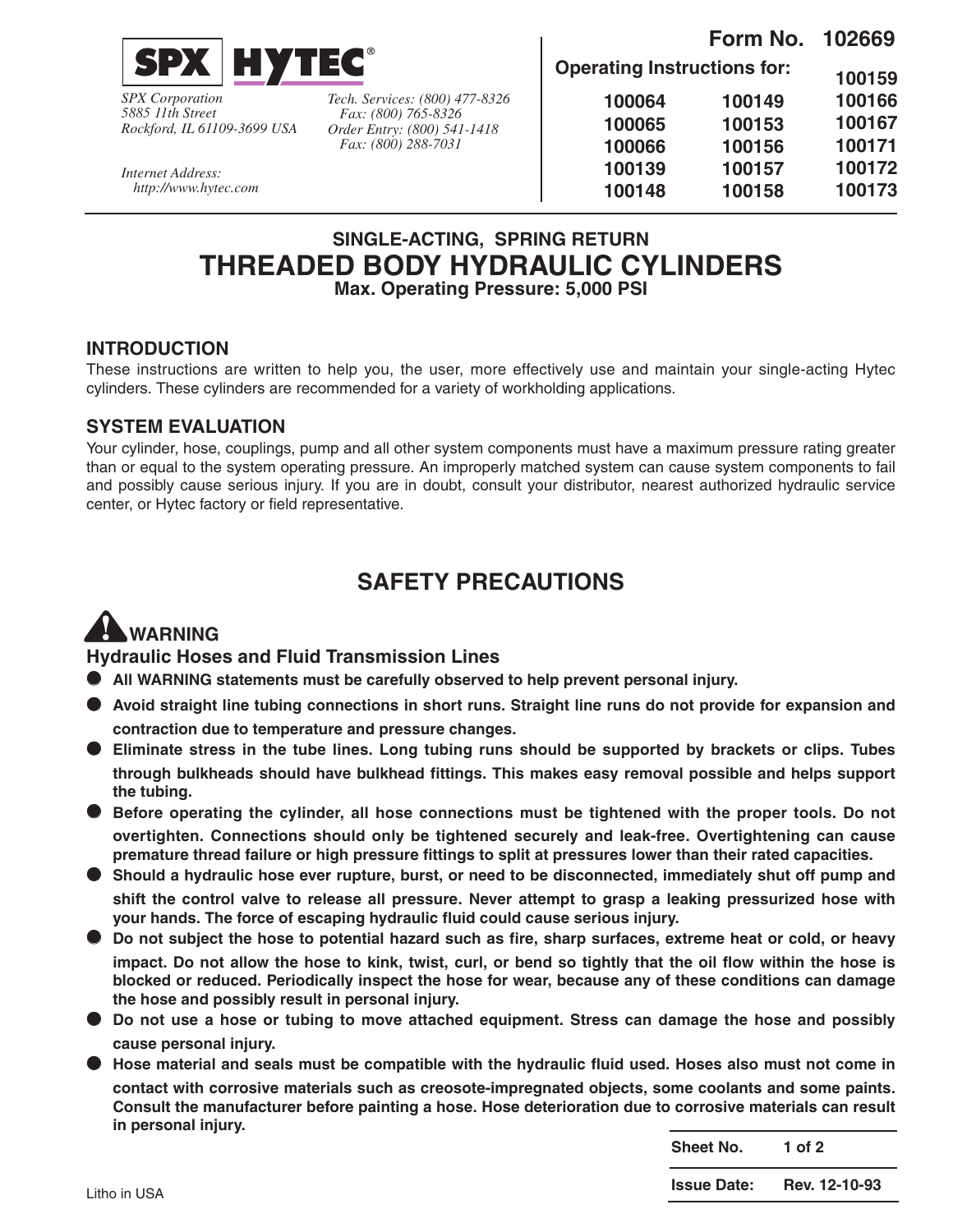### **Safety Precautions Cont'd -**

**Cylinder**

- **The user must be familiar with the correct operation, maintenance, and use of the cylinder(s). Lack of knowledge in any of these areas can lead to personal injury.**
- **Do not exceed rated capacities of the cylinders. Excess pressure can result in personal injury.**
- **Inspect each cylinder periodically to prevent unsafe conditions from developing.**
- **Never use extreme heat to disassemble a hydraulic cylinder. Metal fatigue can lead to unsafe conditions.**

### **HYDRAULIC CONNECTIONS**

Hydraulic lines and fittings can act as restrictors in the system. The restricting of the oil flow causes back pressure that slows the cylinder's return. Return speed also varies because of the application, condition of the cylinder and the temperature and viscosity of the oil. All lines, fittings and other system components must be sized to minimize restriction.

### **BLEEDING THE SYSTEM**

After all connections are made, the hydraulic system should be bled. Shut off the pump, and loosen a fitting as far from the pump as possible. Jog the pump briefly until fluid spurts from the loose connection. Continue this operation until a continuous clear flow of hydraulic fluid is seen. Shut off the pump, and tighten the loosened fitting. Fill the pump reservoir to the correct level again.

#### **OR**

First, determine that the pump's reservoir is properly vented. (Refer to operating instructions for your pump if you have any doubts about its need to be vented.) With no load on the system and the pump higher than the rest of the system, cycle the system several times to remove any air that is trapped in the system.



An o-ring (supplied) is always used to seal the cylinder base to the feeder cap. **IMPORTANT: Do not attempt to use any form of thread sealant or teflon tape to seal the cylinder to its pressure source.** When used with a feeder cap (optional), the cylinder can be mounted in a threaded hole and locked in position with a single jam nut (optional) on either side of the mounting hole. The feeder cap itself can also be used as a jam nut as long as the cylinder is torqued into the feeder cap first, and then assembled into the fixure. Longer cylinders can be mounted in a bore with a jam nut on both sides to hold the cylinder in position.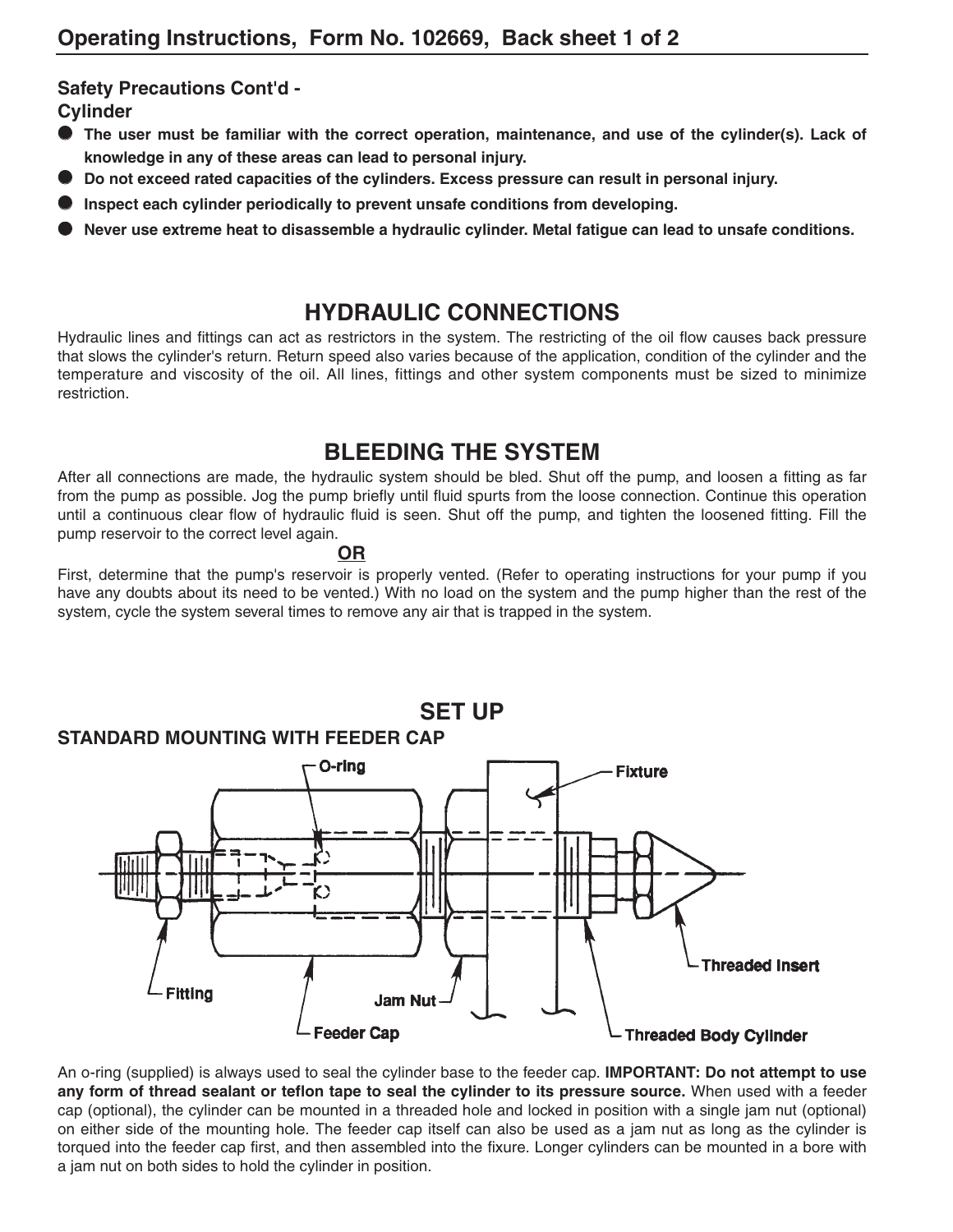### **MANIFOLD MOUNTING**



An o-ring (supplied) is always used to seal the cylinder base to the manifold. **IMPORTANT: Do not attempt to use any form of thread sealant or teflon tape to seal the cylinder to its pressure source.** When manifold mounted, the cylinder is simply torqued into the manifold. A jam nut can be added but is not necessary.

### **RECOMMENDED MANIFOLD MOUNTING DETAIL**



| Cyl.<br><b>Thread</b><br><b>Size</b> | A<br>Max. | в<br>Max. |
|--------------------------------------|-----------|-----------|
| 1/2                                  | .156      | .156      |
| 5/8                                  | .250      | .156      |
| 3/4                                  | .312      | .187      |
| 4 "                                  | .437      | .187      |

**WARNING: To help avoid personal injury,**

● **Manifold mounting requires that the user provide pressurized hydraulic passageways within the fixture.**

**These should be designed only by persons qualified to insure system safety. Improperly designed manifolds can burst under hydraulic pressure, causing serious personal injury.**

● **These cylinders are designed for 5,000 PSI maximum operating pressure. Do not exceed this pressure!**

#### **THREADED INSERTS**

**IMPORTANT: Always use a Hytec threaded insert with the cylinders. This will provide a hardened wear surface at the workpiece and prevent damage to the piston.** 

The threaded insert can be locked into the piston using a jam nut (not supplied), a low strength thread locking compound or by hydraulicly extending the piston to its maximum stroke with pressure maintained. The resulting friction will keep the piston from turning as the insert is torqued.

> **Sheet No. 2 of 2 Issue Date: Rev. 12-10-93**